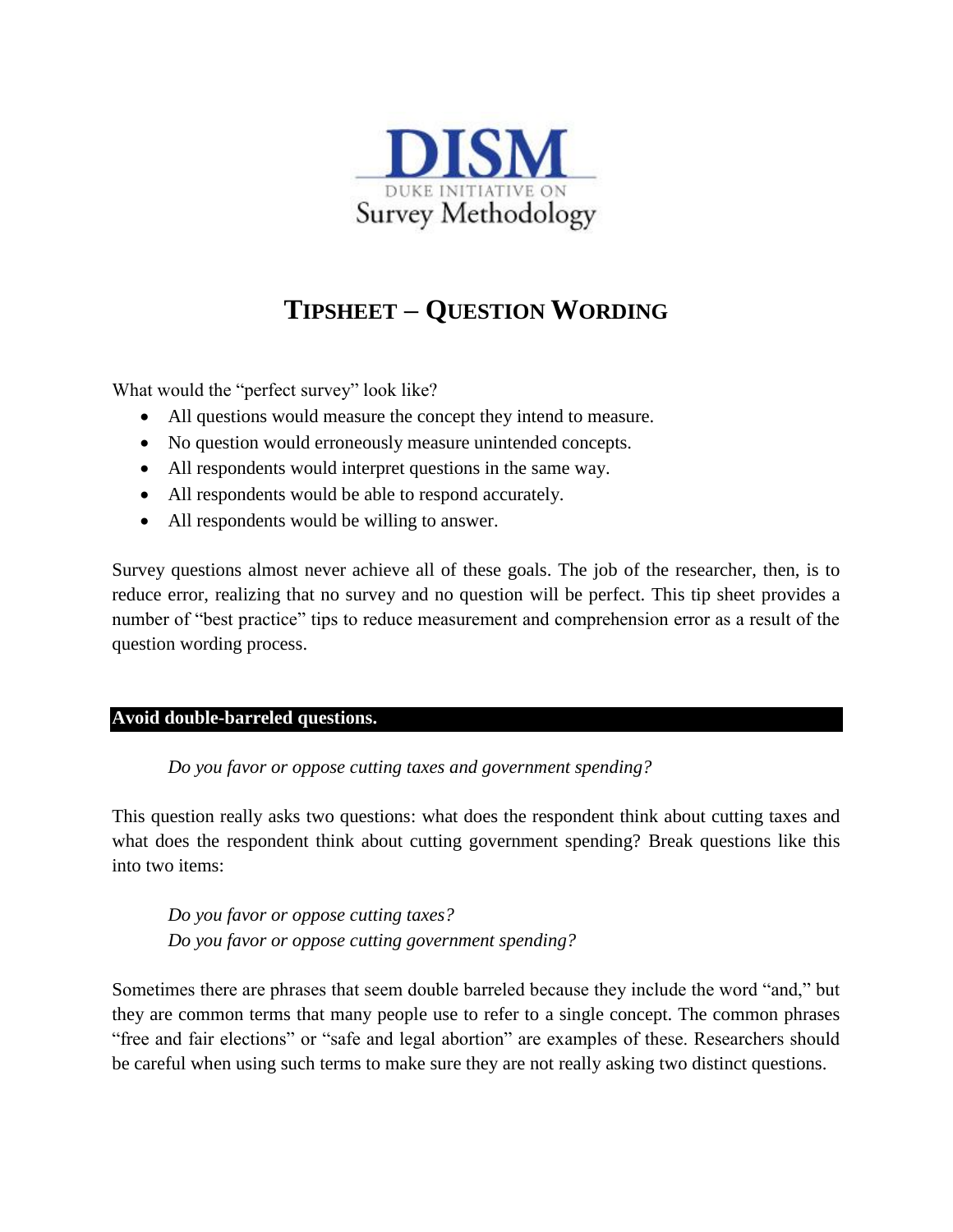#### **Avoid erroneous assumptions.**

*In the past twelve months, who has treated you for headaches – a general doctor, a specialist, a physician's assistant, or a nurse?*

The question assumes that a respondent had a headache in the last year and that the respondent saw a medical professional for treatment. Researchers should avoid asking questions that make assumptions that may not be true. This question can be broken down into two or three separate items. Though the respondent will have to answer more questions, this approach will yield better data quality and avoid confusing the respondent. Consider these alternatives:

*Did you have a headache in the last twelve months?*

- *(if yes) Did you make an appointment with a medical professional to get your headache treated?*
- *(if yes) Who treated you for your headache - a general doctor, a specialist, a physician's assistant, or a nurse?*
- *In the last twelve months, did you have a headache that was serious enough that you sought treatment from a medical professional for it?*
- *(if yes) Who treated you for your headache - a general doctor, a specialist, a physician's assistant, or a nurse?*

#### **Clarify ambiguous and imprecise terms or break them down into several questions.**

*Do you agree or disagree that moral values are an important issue facing the nation?*

The term "moral values" is vague and abstract. This term can mean different things to different people. Vague phrases like this are fine to use, but the researcher should define them to avoid differing comprehensions among respondents. Consider this alterative:

*Do you agree or disagree that moral values are an important issue facing the nation? By moral values, we mean how much government should be involved in regulating citizen behavior when questions of right and wrong are involved.*

Alternatively, if the researcher is not satisfied with the clarity or quality of a definition, it is common to ask a series of questions that collectively measure how respondents feel about a topic. Rather than asking about moral values per se, the researcher might ask about a number of specific issues that fall within the "moral values" umbrella:

*Many issues that involve moral values are prominent in politics today. Below we have a list of these issues. For each issue, please tell us how important you think it is:*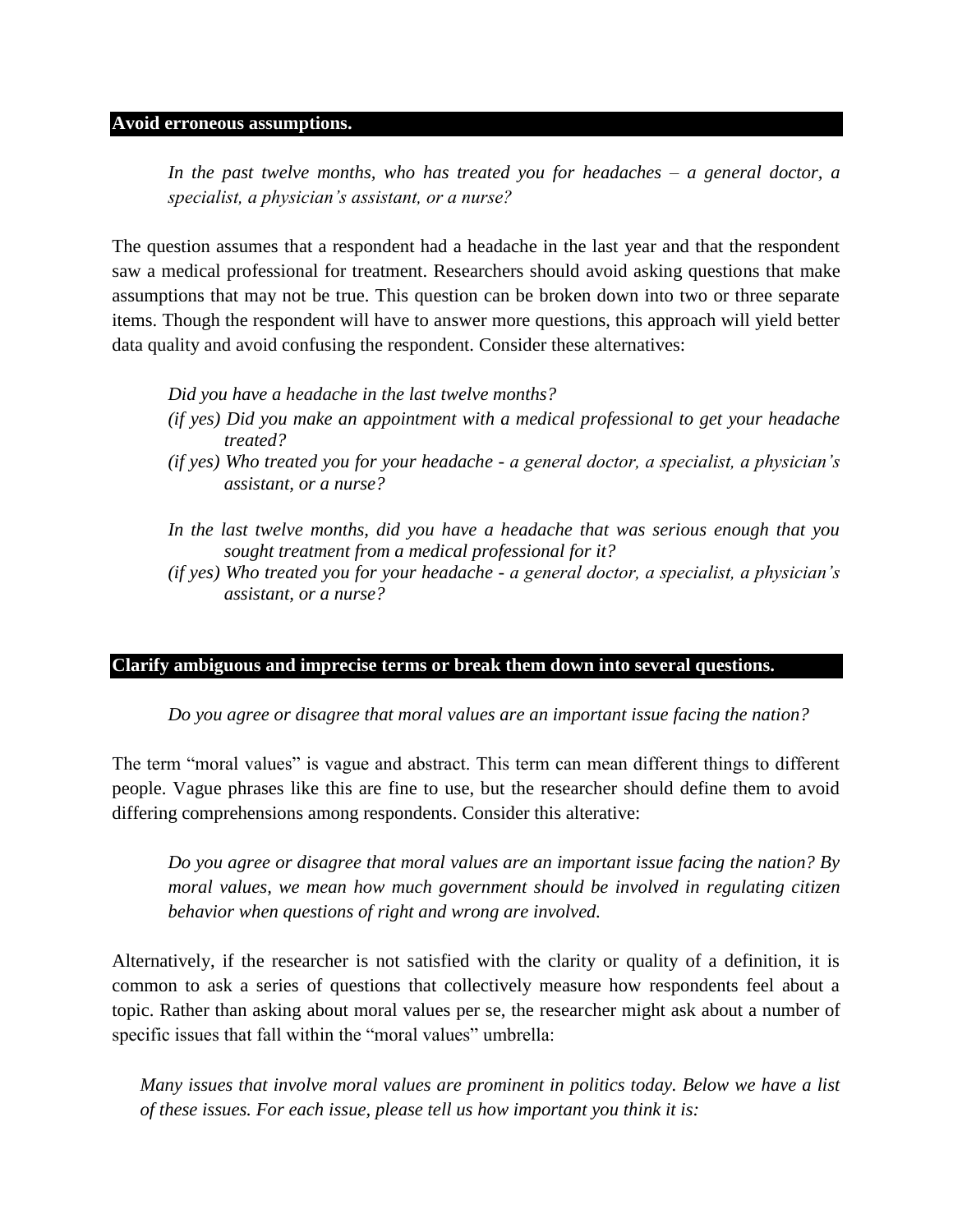- *Abortion*
- *Gay marriage*
- *Death penalty*
- *No fault divorce*
- *The religiosity of public officials*

#### **Define terms very specifically when necessary.**

#### *What was your income last year?*

Income is vague. Does this mean personal or household income? Does this mean income before or after taxes? Income needs a more specific definition. This will lengthen the question, but including the definition makes the question more precise. Consider:

*What was your total household income before taxes in 2009?*

#### **Avoid loaded, leading, emotional, or evocative language as it can bias responses.**

*Do you believe the US should immediately withdraw troops from the failed war in Iraq? Do you support or oppose the death tax? Did the US make a mistake in deciding to defend Kuwait? Do you approve or disapprove of how our president, George W. Bush, is doing his job?*

The questions above all contain biasing language – *failed* war, *death tax*, *defend*, and *our* president. All of these terms can bias respondents toward a certain point of view. Sometimes the bias is subtle, even to respondents, but in other cases the respondent may actually feel pressured to respond in a certain way. These terms should be replaced with more balanced language.

Sometimes, though, there are terms that some people believe are slanted or offensive, but that are part of common language that most people understand. For example the terms "illegal immigrant," "partial birth abortion," and "death penalty" are likely more understandable than some of the alternative phrasings. Researchers will want to carefully choose their language in these instances to weigh ease of understanding against potential biasing language.

## **Avoid confusing technical or academic terms.**

*Has anyone in your family had a myocardial infarction in the last decade?*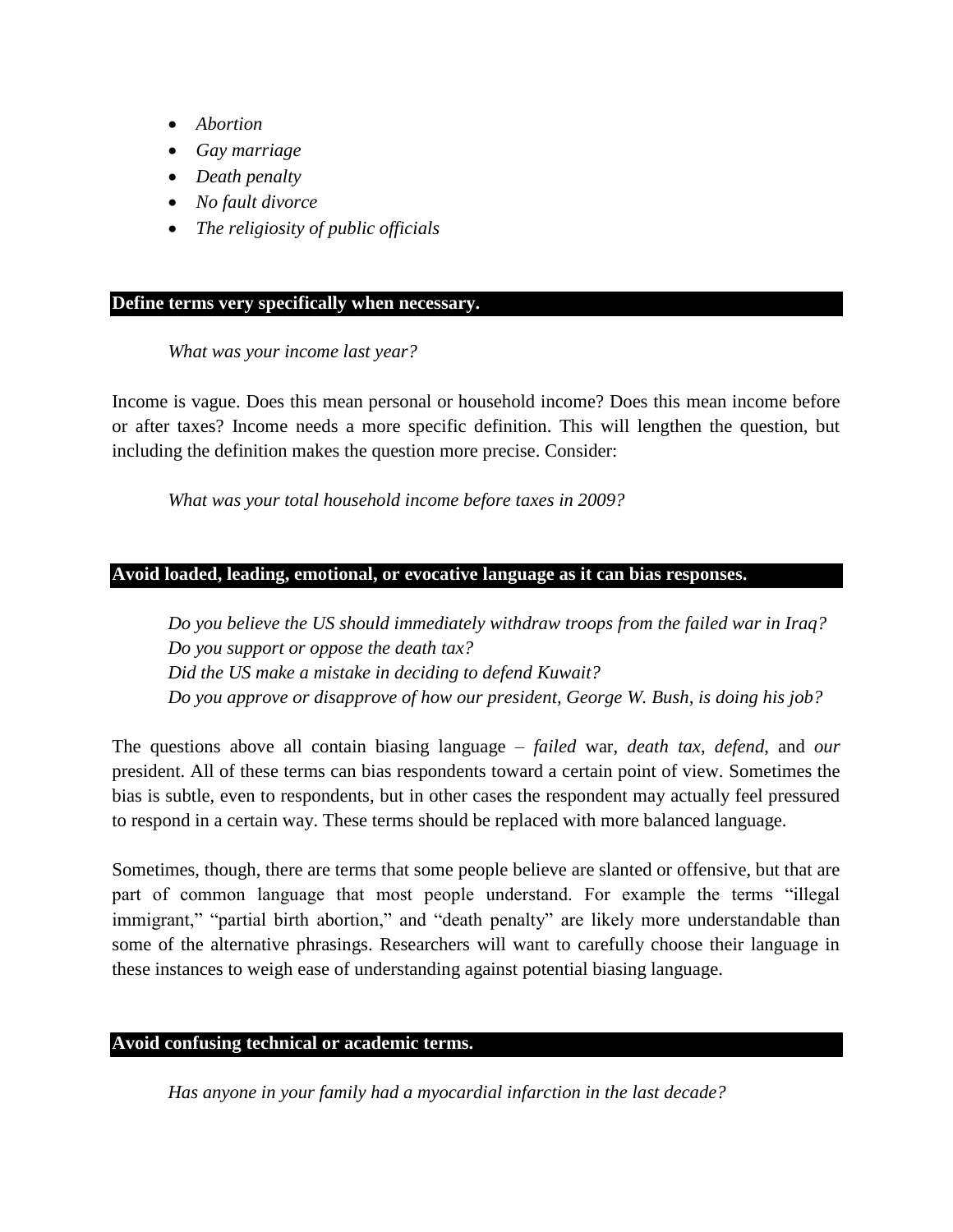Technical terms may be appropriate when surveying experts, but they are often inappropriate for general population surveys. The question above might work on a survey of medical doctors, but for a general population a better phrasing might be:

*Has anyone in your family had a heart attack in the last decade?*

## **Balance questions to make positive and negative responses "ok."**

*Do you feel that a woman should be allowed to have an abortion in the early months of a pregnancy if she wants to?*

*Do you support increasing defense spending?*

These questions place statements before respondents, but emphasize one side of the issue in the question wording (allowing abortion and supporting spending respectively). This type of construction can bias responses toward agreement with the policy statement. It is better to "allow" respondents to disagree with the statement by explicitly including disagreement language in the question itself. Consider instead:

*Do you feel that a woman should be allowed to have an abortion in the early months of a pregnancy if she wants to, or do you not feel that this should be allowed?*

*Do you support or oppose increasing defense spending?*

## **Consider providing counterarguments in the question itself.**

*Would you favor or oppose a law which would require a person to obtain a police permit before buying a gun?*

Sometimes respondents may be ambivalent about a topic in the sense that they have both positive and negative considerations about it. With the gun example, people may have pro and con arguments for particular gun control policies. Ambivalent respondents are especially susceptible to question phrasing, and their responses may be biased in one direction by how the researcher frames the question. In instances like this, consider providing a counterargument that might balance the question. For example: